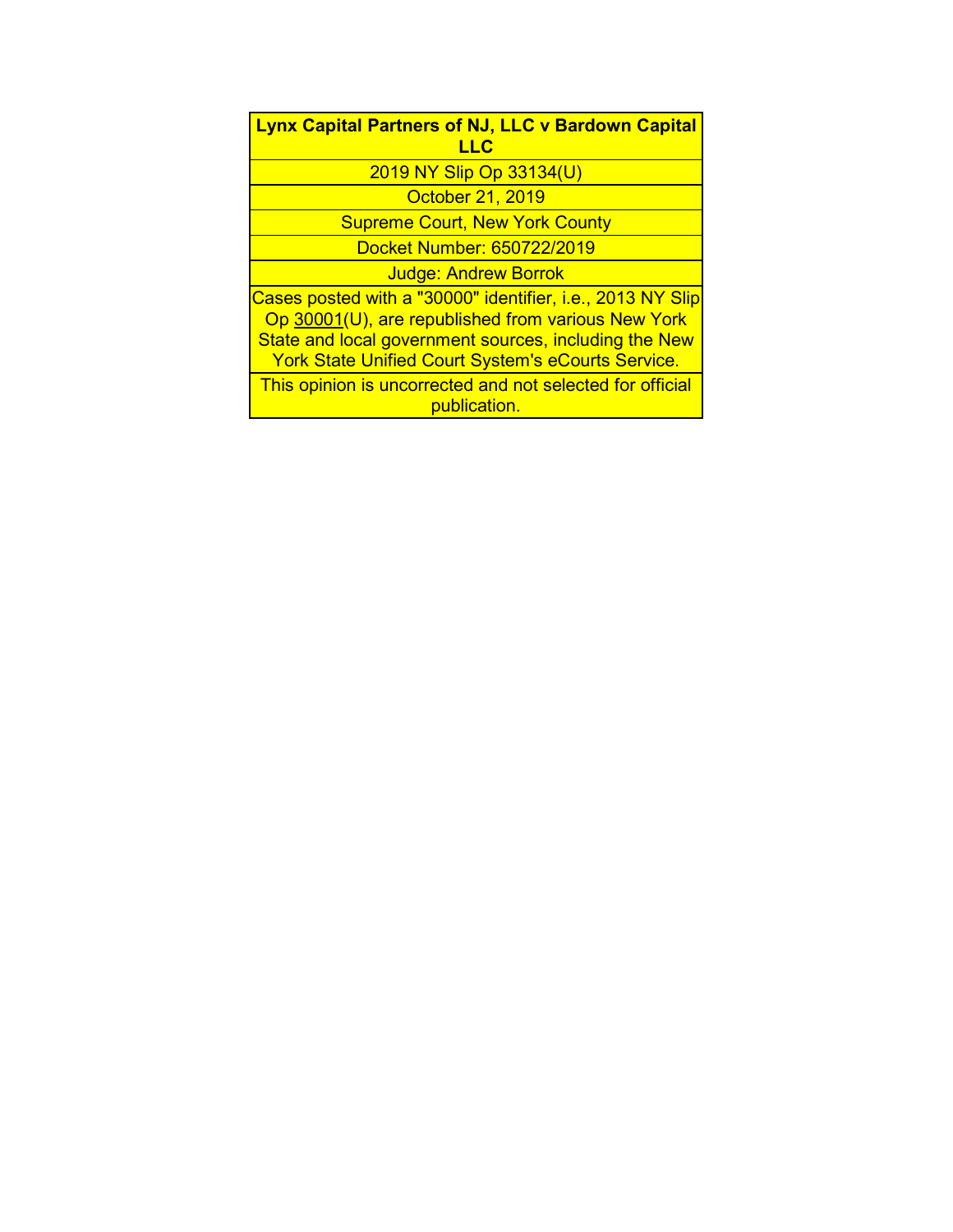# **SUPREME COURT OF THE STATE OF NEW YORK NEW YORK COUNTY**

| <b>PRESENT:</b>                                                                                                      | <b>HON. ANDREW BORROK</b>                                                                                                                                            | <b>PART</b>            | <b>IAS MOTION 53EFM</b>                     |  |
|----------------------------------------------------------------------------------------------------------------------|----------------------------------------------------------------------------------------------------------------------------------------------------------------------|------------------------|---------------------------------------------|--|
|                                                                                                                      | <b>Justice</b>                                                                                                                                                       |                        |                                             |  |
|                                                                                                                      |                                                                                                                                                                      | <b>INDEX NO.</b>       | 650722/2019                                 |  |
| LYNX CAPITAL PARTNERS OF NJ, LLC,                                                                                    |                                                                                                                                                                      | <b>MOTION DATE</b>     | 04/18/2019                                  |  |
|                                                                                                                      | Plaintiff,                                                                                                                                                           | <b>MOTION SEQ. NO.</b> | 001                                         |  |
|                                                                                                                      | - v -                                                                                                                                                                |                        |                                             |  |
| BARDOWN CAPITAL LLC, BAYES CAPITAL LLC, BCM<br>HOLDINGS LLC, DOUGLAS SANZONE, JOHN GERACI,<br><b>JOHN GRIFONETTI</b> |                                                                                                                                                                      |                        | <b>DECISION + ORDER ON</b><br><b>MOTION</b> |  |
| Defendant.                                                                                                           |                                                                                                                                                                      |                        |                                             |  |
|                                                                                                                      |                                                                                                                                                                      |                        |                                             |  |
|                                                                                                                      | The following e-filed documents, listed by NYSCEF document number (Motion 001) 10, 11, 12, 13, 14,<br>15, 16, 20, 22, 23, 24, 25, 26, 27, 28, 29, 30, 31, 32, 33, 34 |                        |                                             |  |
|                                                                                                                      | were read on this motion to/for                                                                                                                                      | <b>DISMISS</b>         |                                             |  |

Upon the foregoing documents and for the reasons set forth on the record ( 10/17/2019), Bardown

Capital LLC, Bayes Capital LLC, BCM Holdings LLC, Douglas Arthur Sanzone, John Charles

Geraci, and John Grifonetti (collectively, the **Defendants**)'s motion to dismiss is granted.

# The Relevant Facts and Circumstances

Reference is made to a Routing System License Agreement (NYSCEF Doc. No. 13, the Original

Agreement), dated August 13, 2014, by and between Bayes Capital, LLC (Bayes) and Lynx

Capital Partners of NJ, LLC (the Plaintiff), pursuant to which the Plaintiff licensed a securities

order routing system to Bayes. The Original Agreement set forth the following procedure for

payment:

License Fees. BC [Bayes] shall pay LC [Lynx] the license fees specified on Annex A, as may be amended from time to time by the written agreement of the parties (the "License Fees"). The License Fees be payable monthly, in arrears, pro rata for any partial monthly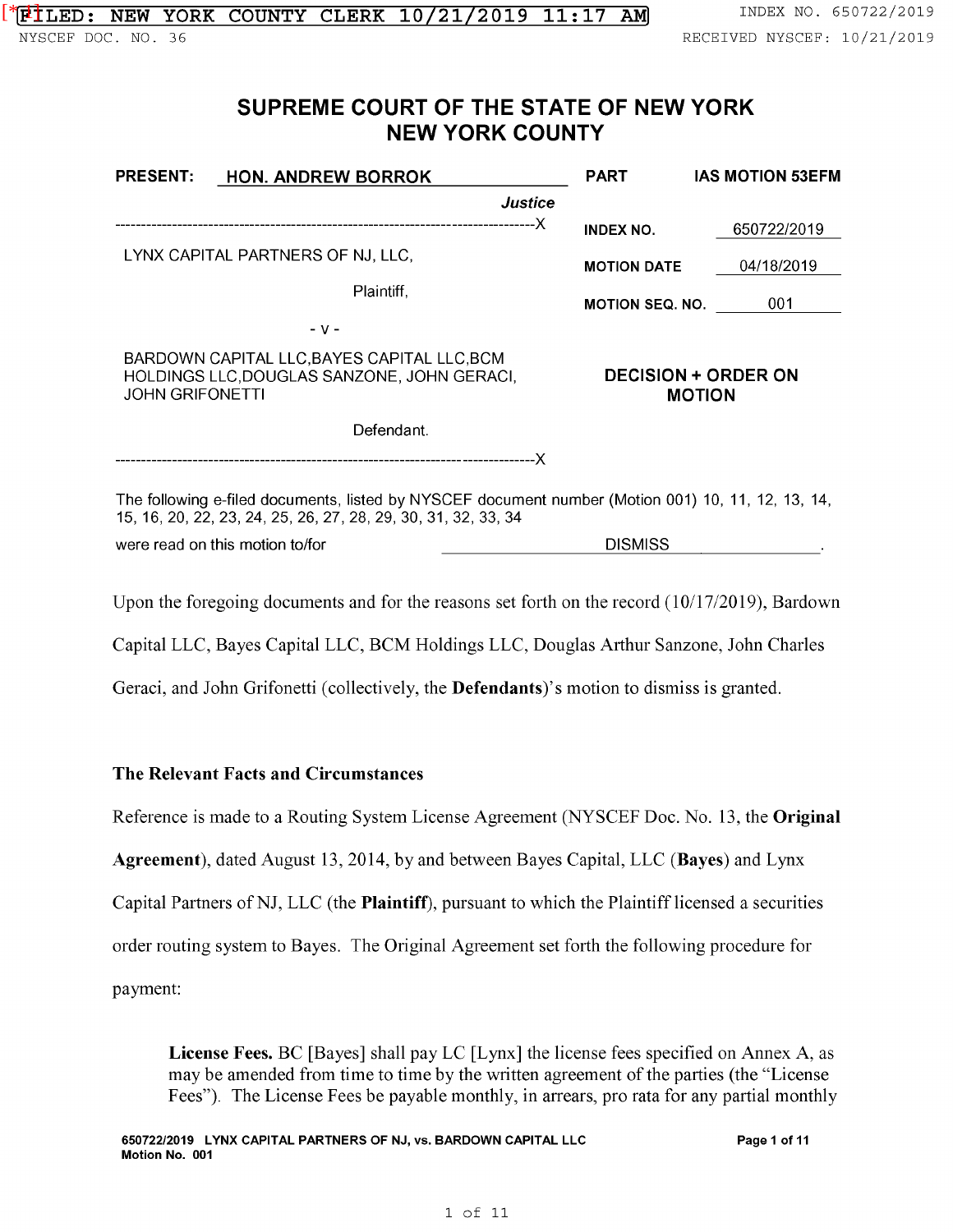period. The License Fees will be payable within ten (10) business days of the end of each calendar month. [Lynx] shall be solely responsible for all costs and fees relating to any connection the Routing System maintains with any market center, including, but not limited to, connection to national securities exchanges and alternative trading system ("Connectivity Fees"). Connectivity Fees shall include, but are not limited to, charges relating to the implementation and maintenance of any FIX connections as well as the costs of any market data feeds utilized by the Routing System (id., at 3).

Annex A to the Original Agreement provided that the license fee was \$30,000 per month (id., at

7). The parties also agreed that the Original Agreement could not be amended or waived "except

by a writing signed by authorized representatives of both parties hereto" (id., at 3).

The parties subsequently executed certain amendments to the Original Agreement, including a letter, dated September 5, 2016 where the Plaintiff agreed to waive the \$30,000 licensing fee for the first six months of 2016 (NYSCEF Doc. No. 13, at 8) and a memo, dated January 31, 2017 on Bayes' letterhead, acknowledging that the fixed licensing fee had been increased to \$100,000 per month (id., at 9). The Original Agreement together with all such amendments shall hereinafter be referred to as the Agreement.

In the complaint, the Plaintiff alleges that in addition to the amount set forth in the Agreement, the Defendants, which operate a regulated securities broker-dealer, expressly agreed to pay over 90 percent of its cash flow resulting from the business generated through the Plaintiff's software product (NYSCEF Doc. No. 1, 1, 2, the **Alleged Oral Agreement**).

The Plaintiff commenced this action on February 5, 2019 for (1) breach of contract, (2) breach of good faith and fair dealing, (3) quantum meruit, (4) promissory estoppel, (5) unjust enrichment, (6) fraudulent conveyance, (7) violation of New York Debtor & Creditor Law§ 270, *et seq.,* and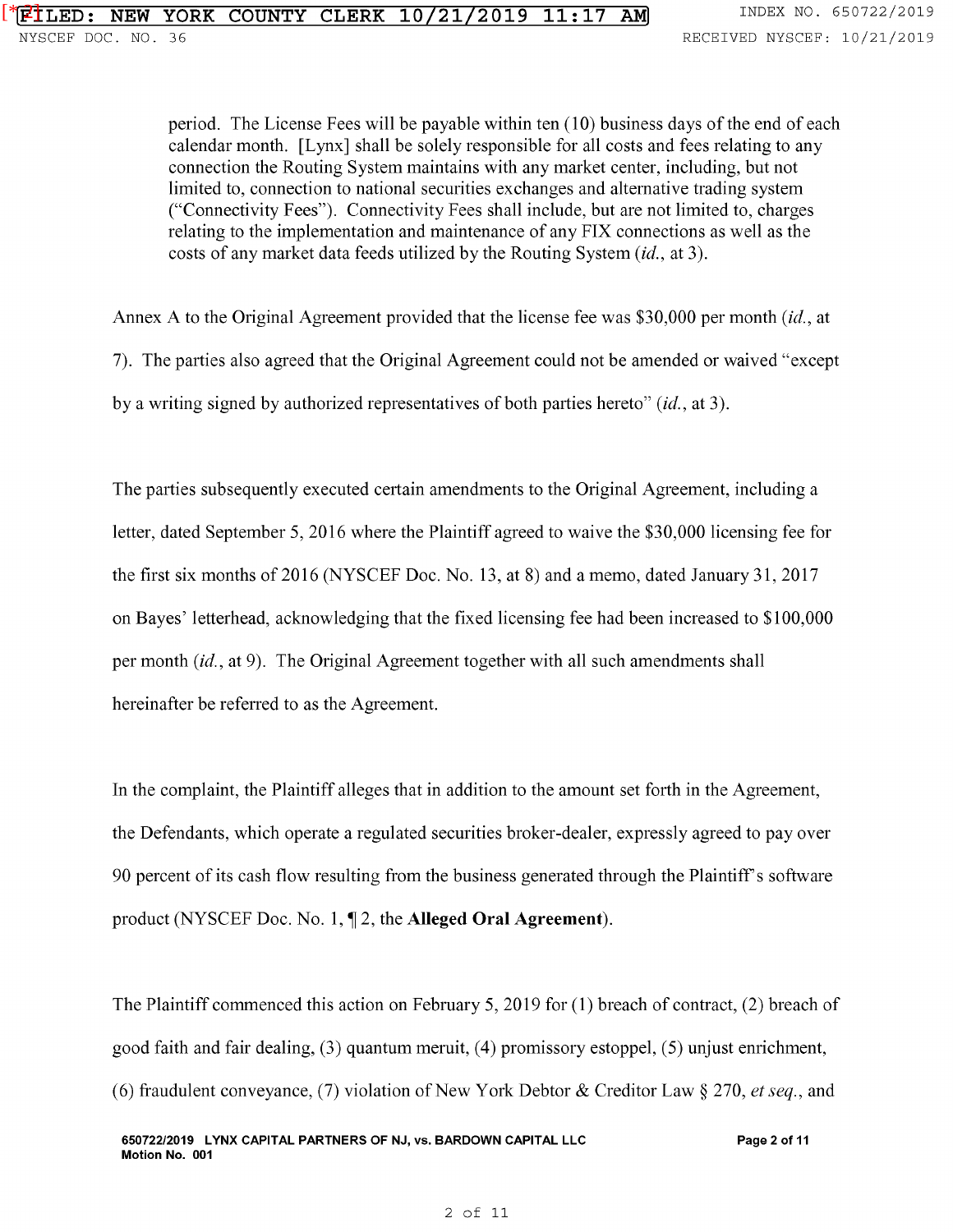(8) tortious interference with an existing contract. The Defendants now move to dismiss the complaint.

#### **Discussion**

On a motion to dismiss, the pleadings are to be afforded a liberal construction and the facts as alleged in the complaint are accepted as true *(Leon v Martinez,* 84 NY2d 83, 87 [1994]). Under CPLR  $\S 3211$  (a)(1), the court may dismiss a cause of action where the documentary evidence conclusively establishes a defense to the claims as a matter of law *(id., 88)*. Dismissal under CPLR  $\S 3211$  (a)(7) requires the court to assess whether the proponent of the pleading has a cause of action and not whether he has stated one *(id.).* 

### **A. Bardown Capital LLC as the Alter-Ego of Bayes Capital LLC**

The Defendants argue that dismissal against Bardown Capital LLC **(Bardown)** is appropriate because (i) Bardown is not a party to the Agreement and (ii) that the Plaintiff has not sufficiently alleged that Bardown is the alter-ego of Bayes. The court agrees.

As described above, the Agreement is between the Plaintiff and Bayes. A veil piercing claim is governed by the law of the state in which the corporation was incorporated *(MMA Meadows at Green Tree, LLC v Millrun Apts., LLC,* 130 AD3d 529, 530 [1st Dept 2015]). In this case, the Plaintiffs claim against alleged alter-ego Bardown is governed by Delaware law because Bayes is a Delaware limited liability company (NYSCEF Doc. No. 1,  $\P$  14). Under Delaware law, a plaintiff must "plead facts supporting an inference that a corporation, through its alter ego, has created a sham entity designed to defraud investors and creditors" *(Walnut Haus. Assoc. 2003*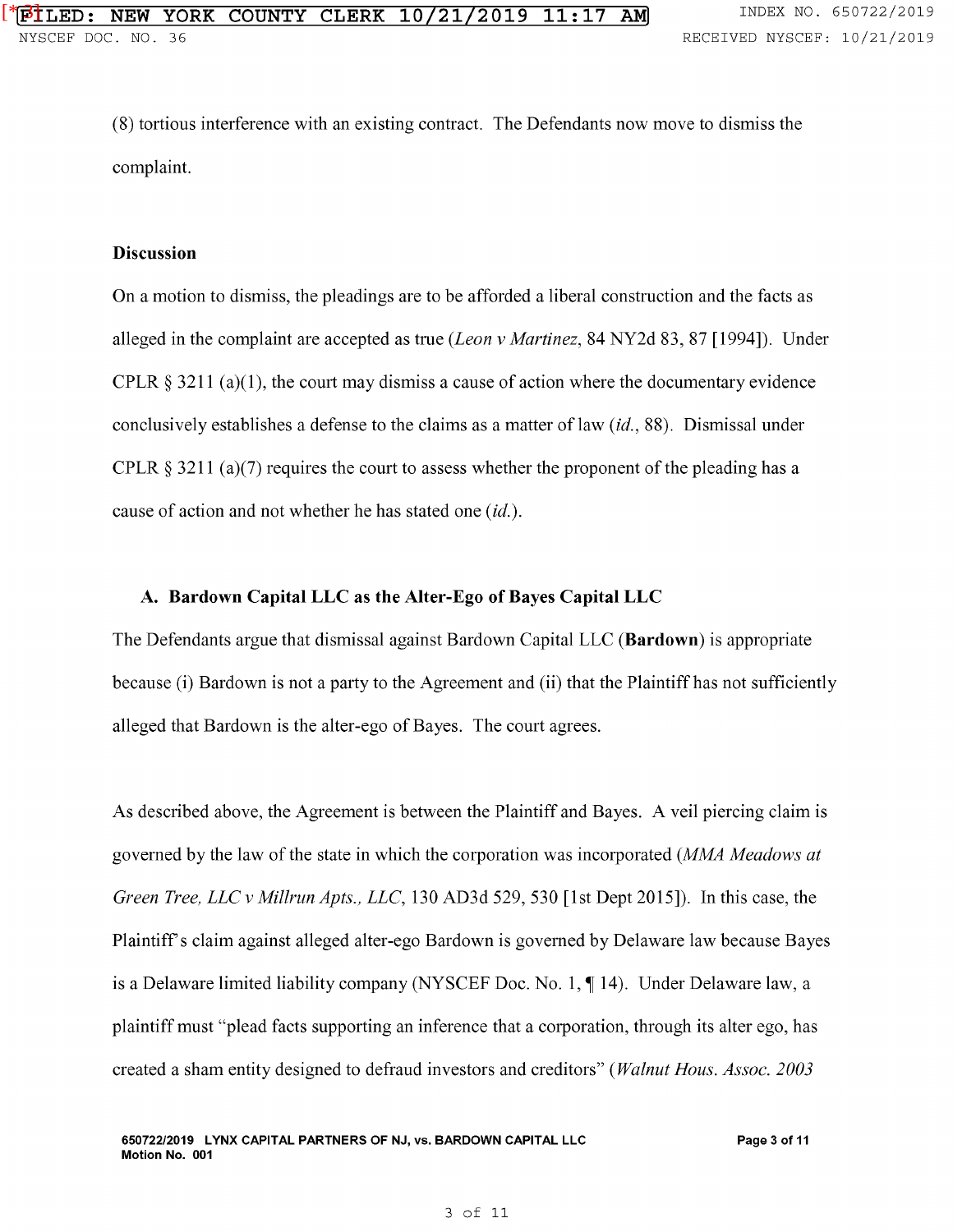*L.P. v MCAP Walnut Haus. LLC,* 136 AD3d 403, 404 [1st Dept 2016], citing *Crosse v BCBSD, Inc.,* 836 A2d 492 [Del 2003]). However, where only mere conclusory allegations are pled, the court must dismiss a veil-piercing claim *(id.).* 

In the complaint, the Plaintiff does not plead facts that support the inference of a sham entity created to defraud investors and creditors. The complaint merely sets forth the conclusory allegations that (i) the assets of Bayes were used to fund operations of Bardown, (ii) Bayes was undercapitalized, and (iii) the individual Defendants exerted control over Bayes and Bardown (NYSCEF Doc. No. 1,  $\P$  $(43-47)$ ). In addition, the Defendants argue that Bardown has a different ownership structure than Bayes in that a 40% owner of Bardown is not a member of Bayes and Bardown was a market-maker on the Philadelphia Stock Exchange registered with the SEC – and not FINRA like Bayes. In their opposition papers, the Plaintiff notes that "[o]n information and belief, the independent investor referenced in the Defendants' motion to dismiss was not a member of Bardown at the time of the transfers" (NYSCEF Doc. No. 22, at 21, fn 8). This fact, even if true, does not save the claim against Bardown or provide the missing factual basis to support a veil piercing claim. If anything, standing alone, this fact if true only suggests a payout prior to the investment by such 40% investor. Accordingly, the Defendants' motion to dismiss the complaint as against Bardown is granted.

#### **B. First Cause of Action (Breach of Contract)**

The elements of a claim for breach of contract are  $(1)$  the existence of a contract,  $(2)$  the plaintiff's performance, (3) the defendant's breach and (4) resulting damages *(Harris v Seward Park Haus. Corp.,* 79 AD3d 425, 426 [1st Dept 2010]). However, no cause of action can arise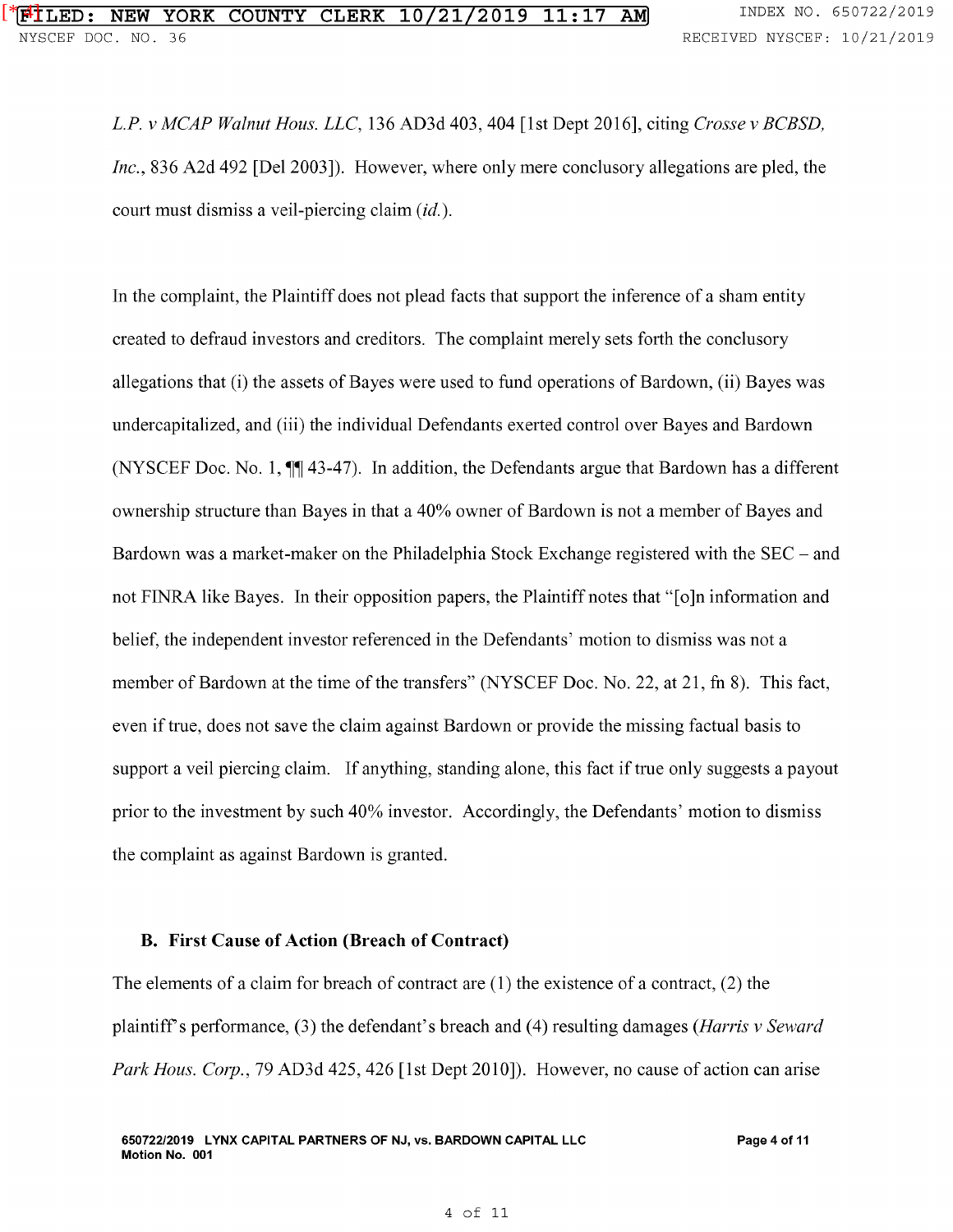from an illegal contract *(Sabia v Mattituck Inlet Mar.* & *Shipyard,* Inc., 24 AD3d 178, 179 [1st Dept 2005]).

The Defendants argue that the breach of contract claim based on the Alleged Oral Agreement must be dismissed because (i) the Agreement unambiguously requires all amendments to be in writing, (ii) certain amendments were executed by the parties from time to time, (iii) the license fee provision was heavily negotiated by sophisticated parties and the profit sharing arrangement which the Plaintiff alleges was specifically rejected by the Defendants *(see* NYSCEF Doc. No. 12 [attaching a redline copy of the Original Agreement striking language in the draft which would otherwise have codified the agreement that the Plaintiff seeks to enforce]), (iv) if the court looks at extrinsic evidence offered by the Plaintiff (which extrinsic evidence the Defendants argue should not be examined by the court because the contract is not ambiguous), such evidence confirms not, undermines the terms of the Agreement, and finally (v) that the Alleged Oral Agreement the Plaintiff urges this court to accept, would in any event, be unlawful pursuant to FINRA Rule 2040(a) and the Securities and Exchange Act of 1934 § 15 (a)(1), 15 USC § 780 (2015). In its opposition papers, the Plaintiff argues that the Agreement does not contain an integration clause, the Agreement is ambiguous and ancillary documents suggest a course of dealing that the Agreement included the Alleged Oral Agreement. The Plaintiff's argument is unavailing.

Putting aside the purported illegality of the Alleged Oral Agreement, the plain reading of the Agreement indicates that Bayes was to pay a fixed monthly licensing fee. The Agreement with respect to the license fee appears to be clear and unambiguous. To the extent the Plaintiff argues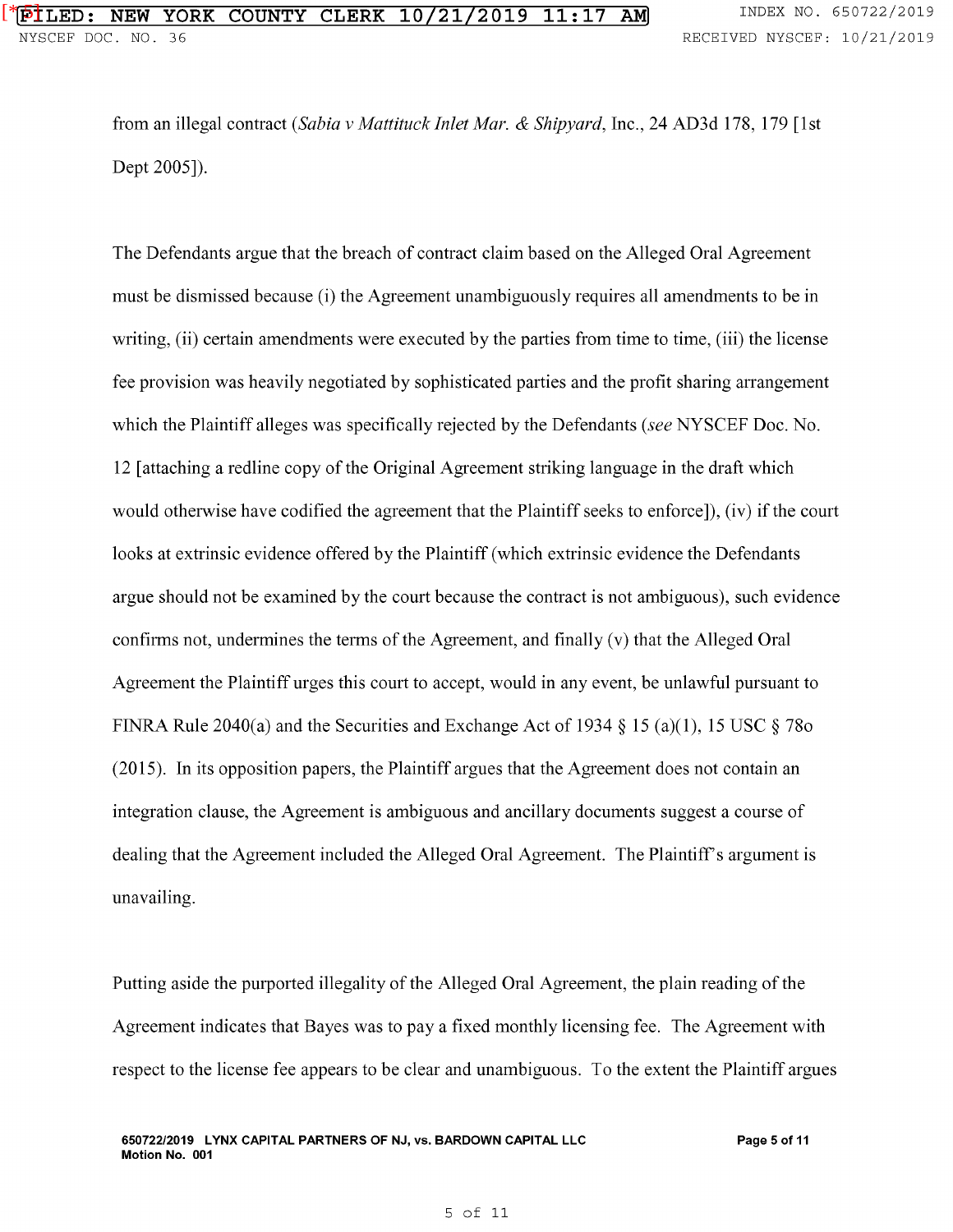that the court should look at the parties' course of dealings and offers certain ancillary documents to interpret the Agreement, the ancillary documents do not undermine the plain meaning of the Agreement as amended - they support it. Significantly, the redline version of the Agreement (NYSCEF Doc. No. 12, the Draft Agreement) indicates that the License Fee (defined as Monthly License Fee in such prior version of the Agreement) was also a fixed license fee. Mr. Sanzone, a partner of Bayes, attested that the Draft Agreement was rejected because it required the resetting of the license fee every three months based on considerations which *included* revenue and net income *(i.e.,* and not a fee based on 90% of the cash flow), which Mr. Sanzone indicates violated FINRA Rule 2040(a) and Section 15(a) of the Securities and Exchange Act of 1934 as illegal profit sharing with a non-broker dealer (NYSCEF Doc. No. 11,  $\P$  5). To wit, the Draft Agreement provided that

BC shall pay LC "Routing System License Fees," payable monthly in arrears ("Monthly License Fee"). The parties will use the first three months of trading to evaluate the software and finalize the Monthly License Fee. The Monthly License Fee will be payable within 10 days of the end of each month in arrears for the previous month... Within ten  $(10)$  calendar days before or after the commencement of a new calendar three month period, either party may request a "reset" of the Monthly License Fee that was established based on the previous three month period. Upon such request, the parties shall negotiate in good faith the reset of the Monthly License Fee based upon the following factors, among others, BC's usage of the Routing System during the past three month period, *reyenue and net income* to BC based on BC' s usage of the Routing System, Routing System uptime/downtime, miscellaneous execution and clearing costs incurred by BC, and any credits and rebates that BC has received as a result of trading activities through the Routing System during the previous completed three month period. If the parties cannot agree upon the reset of the Monthly License Fee, either party can terminate the Agreement as provided below. Furthermore, the parties hereby ratify and expressly approve any payments, payments' timing and payments' methodology that the parties engaged on and before the execution of this Agreement. [emphasis added] (NYSCEF Doc. No. 12, at 3).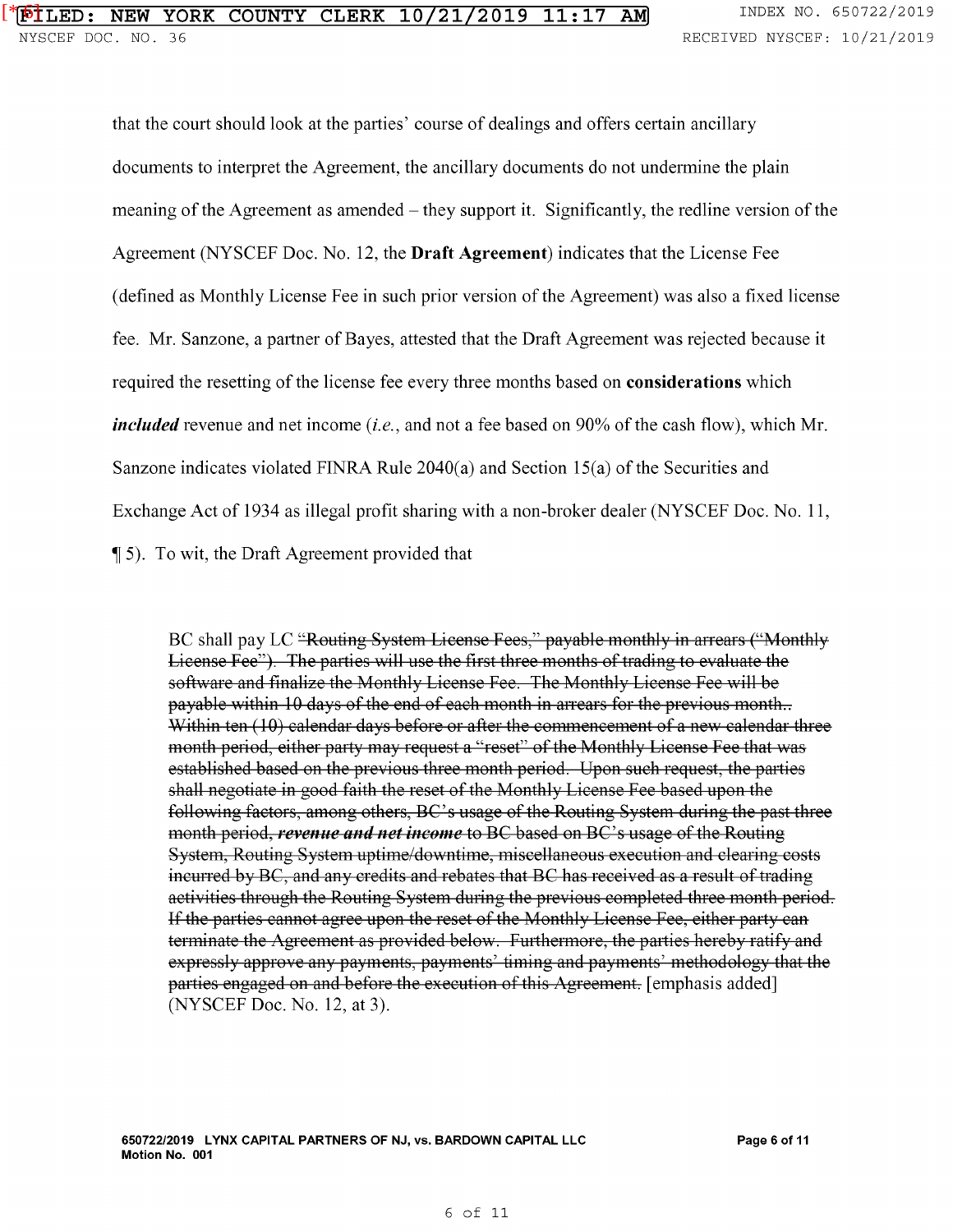In other words, the Draft Agreement which Bayes rejected does not support the notion that there was a separate oral agreement for  $90\%$  of the cash flow in addition to the License Fee – or even that the License Fee itself was based on considerations of cash flow at all. Put another way, to the extent that the Plaintiff wanted the use and effect on Bayes' business to form part of the compensation due the Plaintiff, they requested that the effect on *revenue and income (i.e.,* and not cash flow - and certainly not 90% of the cash flow) form a *consideration* of any reset of the License Fee itself *(i.e.,* and not as a separate oral agreement for 90% of the cash flow as they now allege and urge this court to accept as a cognizable theory of recovery on which they should be permitted to proceed) - which consideration to be included in the Agreement Bayes expressly rejected (as per the strike-through in the Draft Agreement).

Finally, the Plaintiff adduced invoices billed to the Defendants that reflect the amended fee arrangements to which the parties agreed in writing (NYSCEF Doc. Nos. 24, 25). To the extent that there are entries attached to *one* of the alleged bills, none of the entries provide any factual basis to support that the Plaintiff has a cognizable legal claim based on the Alleged Oral Agreement and, indeed, appear to be addressed by Agreement itself. In other words, the Agreement itself, and the documentary evidence surrounding the Agreement, undermines any notion of the Alleged Oral Agreement as alleged in the complaint. Accordingly, the Defendants' motion to dismiss the first cause of action for breach of contract is granted.

# **C. Second, Third, Fourth, and Fifth Causes of Action (Breach of Good Faith and Fair Dealing, Quantum Meruit, Promissory Estoppel, and Unjust Enrichment**

The Plaintiff pleads the following causes of action as alternatives to its claim for breach of contract: breach of good faith and fair dealing, quantum meruit, promissory estoppel, and unjust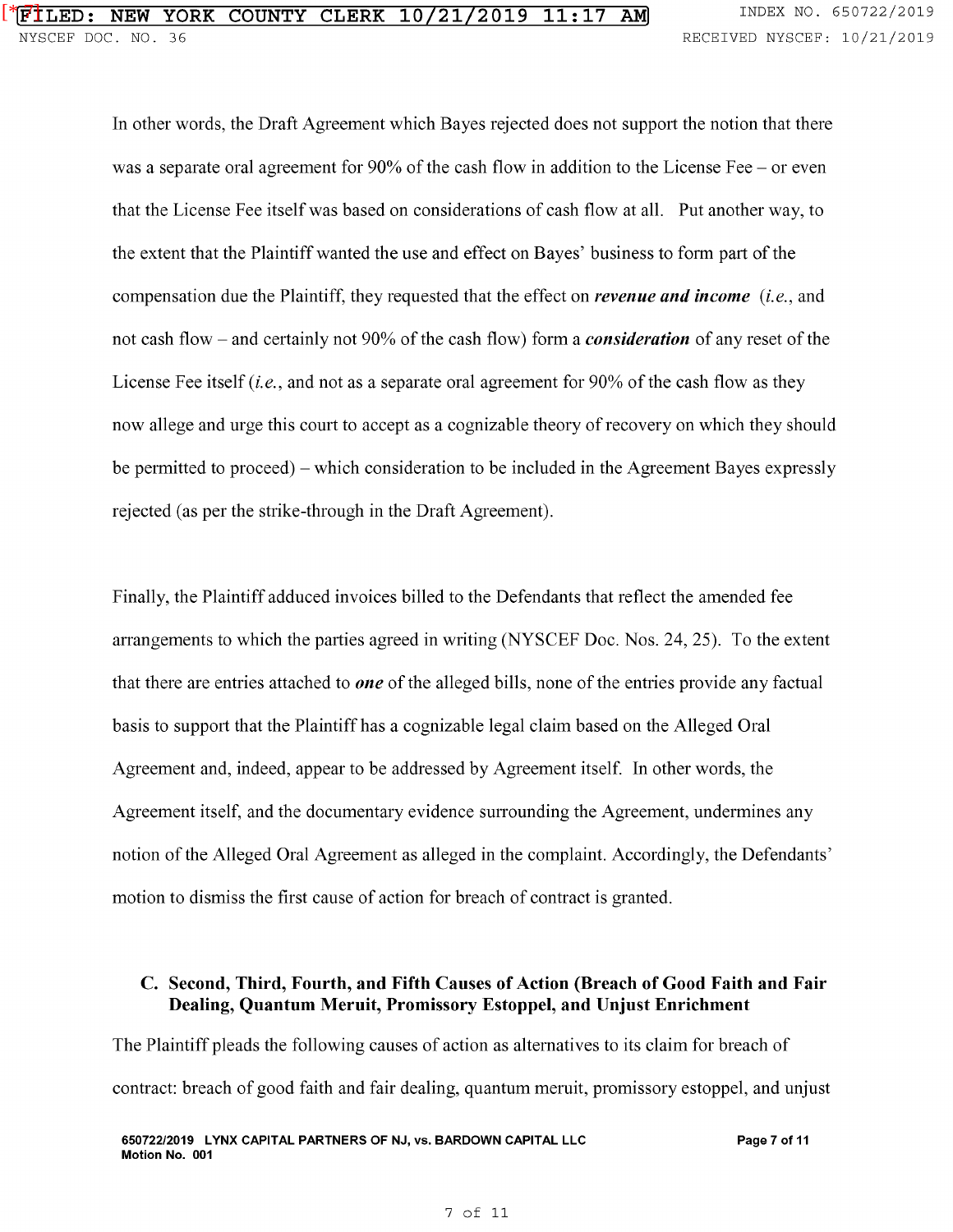enrichment. However, these causes of action are based upon the same factual allegations that form the basis for the Plaintiff's alleged breach of contract claim; namely the Defendants' failure to pay the Plaintiff for licensing the routing system. Thus, the Plaintiff may not assert an alternate claim for breach of good faith and fair dealing for breach of the Agreement *(Logan Advisors, LLC v Patriarch Partners, LLC,* 63 AD3d 440, 443 [1st Dept 2009] [dismissing a claim for the implied covenant of good faith and fair dealing as duplicative of the breach of contract claim because both arose from the same facts]).

The Plaintiff's claims for quantum meruit and unjust enrichment are also inappropriate because the Agreement covers the licensing fee that is the subject of the parties' dispute *(Clark-Fitzpatrick, Inc. v Long Is. R. Co.,* 70 NY2d 382, 388 [1987]) [explaining that the existence of a valid and enforceable written agreement precludes recovery in quasi contract when both claims arise out of the same subject matter]). Moreover, the Plaintiffs promissory estoppel claim cannot stand because the complaint fails to allege that the Defendants violated any legal duty independent of the Agreement *(see Brown v Brown,* 12 AD3d 176, 176 [1st Dept 2004]). Accordingly, the Defendants' motion to dismiss the second, third, fourth, and fifth causes of action is granted.

# **D. Sixth and Seventh Causes of Actions, (Fraudulent Conveyance and Violation of New York Debtor & Creditor Law)**

Under Debtor & Creditor Law  $\S 273$ , a plaintiff should plead that (1) the debtors made a conveyance, (2) they were insolvent before the conveyance or rendered insolvent, and (3) the conveyance was made without fair consideration *(Wall St. Assoc. v Brodsky,* 257 AD2d 526, 528 [1st Dept 1999]). Under Debtor & Creditor Law § 275, a conveyance must also be incurred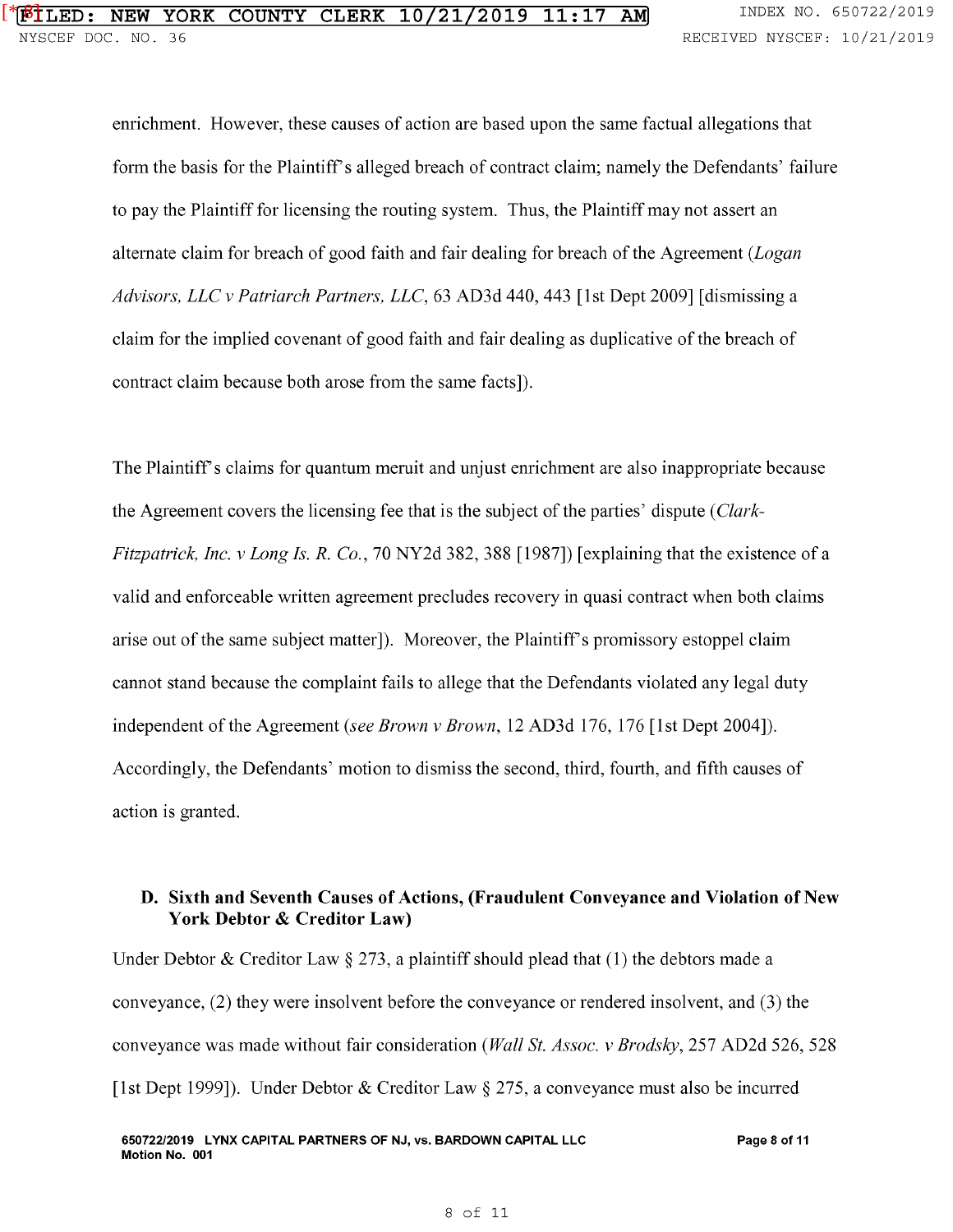without fair consideration (*id.*). Debtor and Creditor Law  $\S 276$  addresses actual fraud and requires that a conveyance be incurred with actual intent to hinder, delay, or defraud either present or future creditors. As it is difficult to prove actual intent of fraud, the plaintiff may rely on "badges of fraud" to support the case, including: ( **1)** a close relationship between the parties to the alleged fraudulent transaction, (2) a questionable transfer not in the usual course of business, (3) inadequacy of the consideration, (4) the transferor's knowledge of the creditor's claim and the inability to pay it, and ( 5) and retention of control of the property by the transferor after the conveyance  $(id, at 528-29)$ . A claim for fraud is also subject to the heightened pleading standard under CPLR § 3016 (b) *(see RTN Networks, LLC v Telco Group, Inc.,* 126 AD3d 477, 478 [1st Dept 2015] [dismissing the claim for intentional fraudulent conveyance because the defendants' alleged intent to hinder, delay or defraud present or future creditors was not plead with particularity]).

Here, the complaint fails to specify any factual allegations to support the requisite elements of fraudulent conveyance. Significantly, the Plaintiff is unable to identify with particularity what was transferred or when the transfer occurred (NYSEF Doc. No. 1,  $\P$ ] 73-76). The Plaintiff also fails to plead that the alleged fraudulent conveyance under Debtor & Creditor Law§§ 273, 275, and 276 was made without fair consideration (id.,  $\mathbb{I}$  80-85). During oral argument, the Plaintiff indicated it possessed facts to meet the heightened pleading standard (which alleged facts were not included in the complaint) and requested dismissal of the fraud claims be without prejudice. Accordingly, the Defendants' motion to dismiss the sixth and seventh causes of action is granted without prejudice.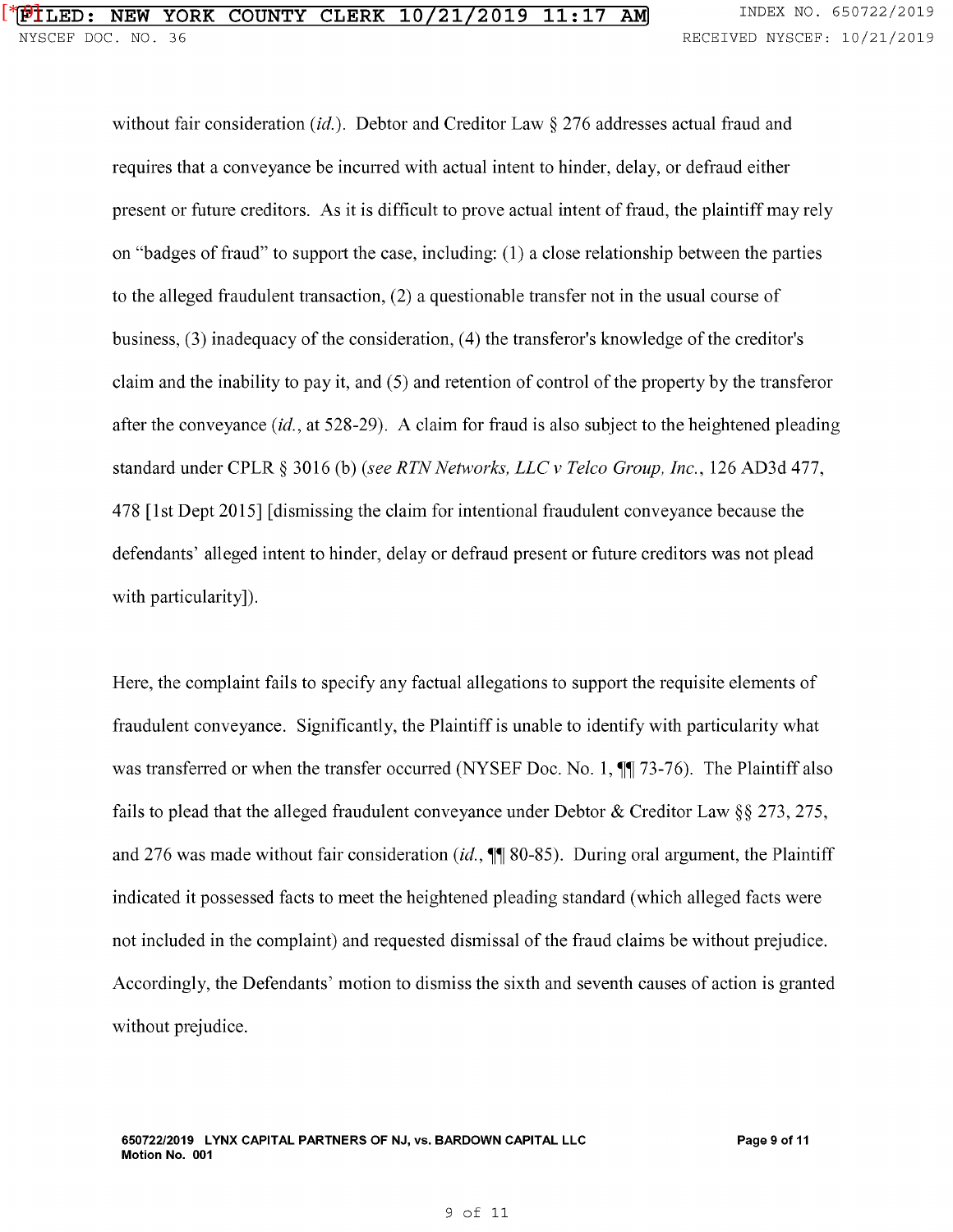## **E. Eighth Cause of Action (Tortious Interference with an Existing Contract)**

To establish a claim of tortious interference with contract, "the plaintiff must show the existence of its valid contract with a third party, defendant's knowledge of that contract, defendant's intentional and improper procuring of a breach, and damages" *(AREP Fifty-Seventh, LLC v PMGP Assoc., L.P.*, 115 AD3d 402, 402 [1st Dept 2014]). Further, the plaintiff must allege that the contract would not be breached "but for" the defendant's actions *(Burrowes v Combs,* 25 AD3d 370, 373 [1st Dept 2006]).

The complaint alleges that:

90. On information and belief, Bardown, Sanzone, Garaci and Grifonetti intentionally induced Bayes to breach the terms of the ORCC License Agreement by distributing funds rightfully owed to Lynx to Bardown, BCM, Sanzone, Geraci, and Grifonetti (and/or entities owned or controlled by them).

91. As a result of Bardown, Sanzone, Geraci, and Grifonetti's actions, Bayes did not have the necessary funds to pay Lynx the funds owed to Lynx. As a result, Lynx suffered damages in the amount of approximately \$1.7 million (NYSCEF Doc. No. 1,  $\P$ 90-91).

According the Plaintiff every favorable inference, the causation element is simply not adequately pled. The complaint merely contains the above conclusory allegations that Bardown, Sanzone, Garaci and Grifonetti intentionally induced Bayes to breach the Agreement. This is simply not enough as it relates to what these defendants allegedly did or how what they did allegedly caused Bayes' breach. Accordingly, the Defendants' motion to dismiss the eighth cause of action is granted.

Accordingly, it is